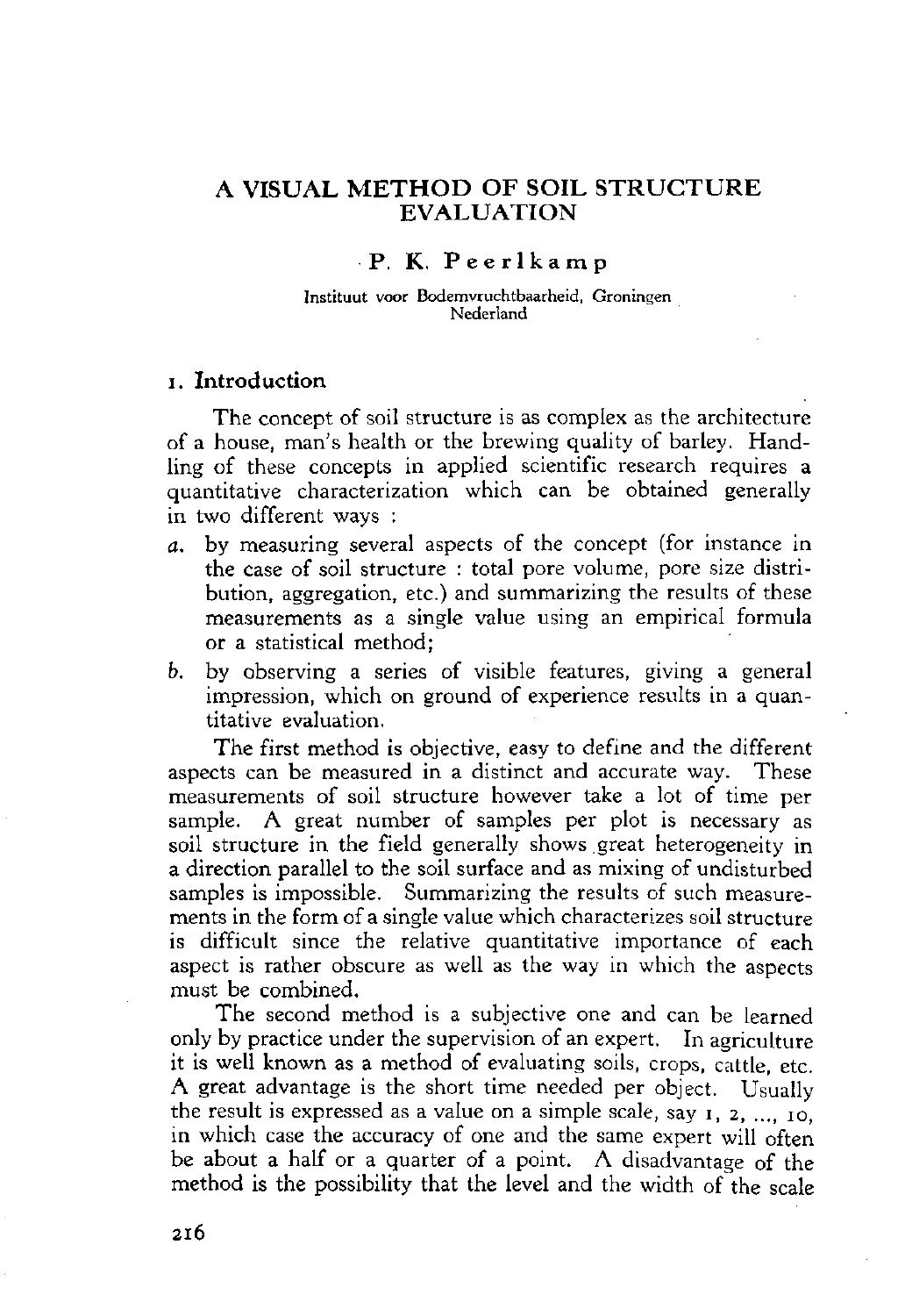used by a certain expert can vary in course of time. Hence a series of evaluations made over a short period by one and the same observer gives the best results. Experience shows however that the variation of the scale, with a trained observer is quite small.

In the study of soil fertility two different techniques of field experiments are used : the ordinary one, based on the ceteris paribus principle and a special one, working with a series of plots, scattered over a region and differing in several factors. When studying the relation between soil structure and plant growth the first method is only applicable to a certain extent, as it is not always possible to change on a field the single factor of soil structure. Therefore the second method must be used and this generally requires a large number of structure determinations. Hence the research worker will look for a simple way of obtaining quantitative information on soil structure.

 $F e r w e r d a$  (4) in 1946 tried to characterize soil structure by means of a visual evaluation method on a series of arable fields on which the farmers were giving different dressings of stable dung. He estimated the mean size of the aggregates, the cohesion of the soil particles and the porosity of the aggregates. These aspects and others were summarized in a general structure evaluation, the so-called St-number. Usually the method was applied to the plough-layer of arable land. The method has been modified somewhat on the grounds of experience, and it appears that an estimation of the St-number is sufficient.

## 2. **The method.**

By means of a spade little pits are dug on several places (say 5 to 10, depending on the size and heterogeneity of the plot) in the soil under investigation. From a non-compressed wall of each pit a soil block, about 10 cm thick and to the depth of the plough-layer, is cut off. This soil block is somewhat loosened by hand and the St-number is estimated by considering the following features :

- a. *Size of the aggregates.* The best aggregate-size is obtained if about one half of the natural aggregates has a diameter greater or smaller than 2 mm. Often it is somewhat difficult to recognize the natural aggregates. Therefore the soil block must be loosened carefully.
- b. *Shape of the aggregates.* Rounded and porous aggregates are considered to be favourable. Angular or prismatic and dense ones indicate a poor structure.
- c. *Cohesion of the soil particles.* This aspect is evaluated by crushing the aggregates between the finger tips under normal moisture conditions. If it is almost impossible to crush the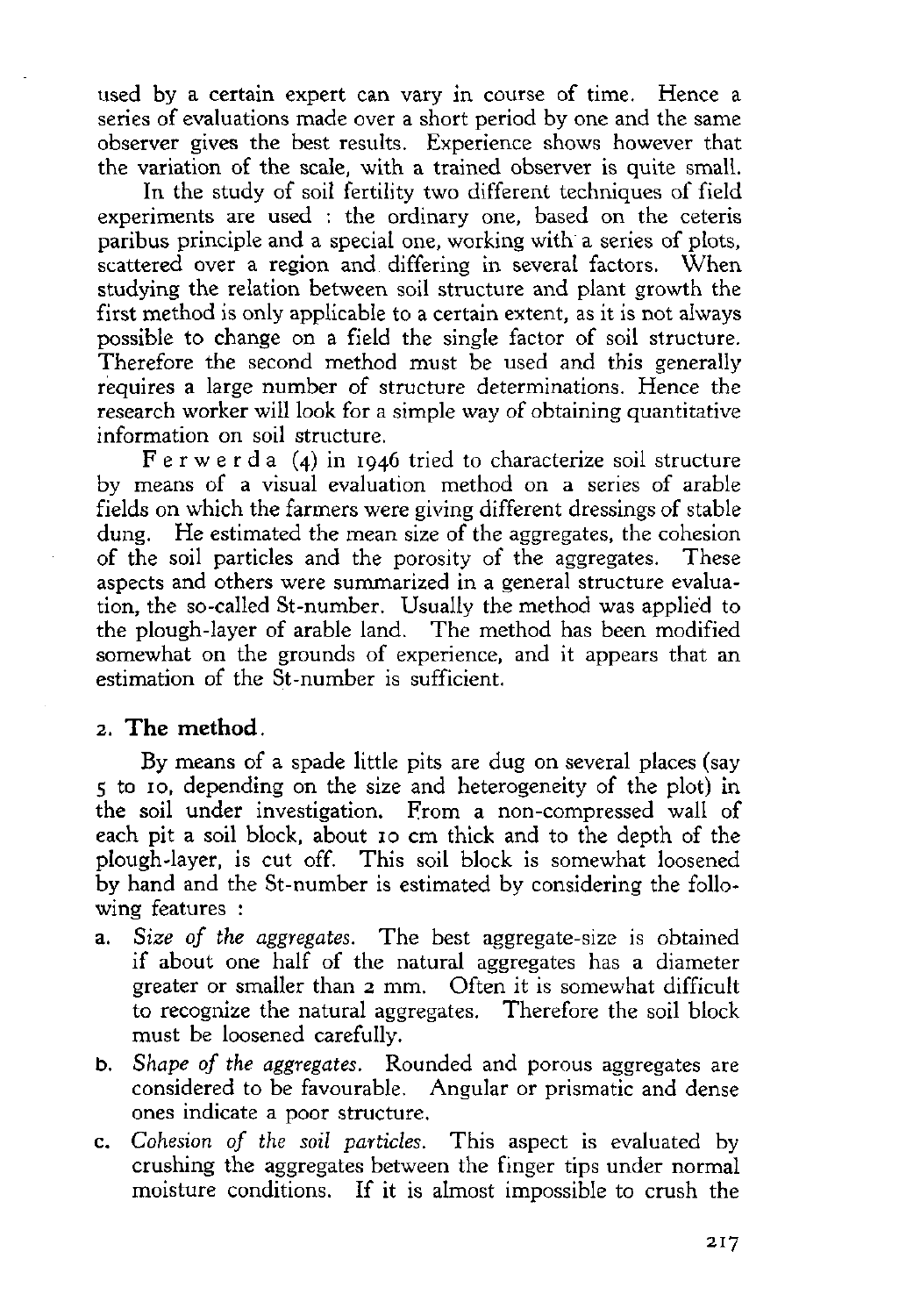aggregates soil structure will be very poor. A favourable cohesion is about a third of this maximum value. Very low cohesion forces are unfavourable. Under dry conditions a false impression can be obtained, for instance dry dispersed silt soils of marshlands give very hard aggregates.

- d. *Porosity of the aggregates.* This is estimated by observing the faces of cracks. Rough and porous faces are favourable, smooth and dense ones indicate a poor structure.
- e. *Porosity of the entire plough-layer.* A porous top soil is advantageous.
- f. *Root development.* Density and regular development of the root system are judged. Poorly structured soils have usually a moderate or poorly developed root system with roots growing chiefly in cracks and wormholes. Local branching of roots often indicates dense layers. A well developed and regular root system is usually associated with a good soil structure.
- g. *Dispersion of the soil surface.* Pronounced dispersion of the soil surface is unfavourable.

Based on these observations a St-number is estimated on a scale from i (very poor structure) to 10 (ideal structure).

The most favourable time for the visual evaluation of structure is in spring before the soil is cultivated or in autumn immediately after harvest. On fields with tracks of tractors, wagons, etc. structure in and outside the tracks is evaluated. By estimating the total surface of the tracks a mean St-number can be obtained.

If the topsoil shows distinct layers with different soil structures each layer is treated separately. By taking into account the thickness of the layers a mean St-number can be computed.

# 3. **Short description of some soil structures with different St-numbers**

It will be clear that the evaluation of soil structure by the method described above must be learned in the field. Some examples however may illustrate the method.

- a. *Clay and loam soils* 
	- $St = I$  Plough-layer consists entirely of big clods. Smooth and dense crack faces. In several places evidence of reducing conditions. Roots only in cracks.
	- $St = 3$  Plough-layer consists of big, dense aggregates. Smooth crack faces with very few visible pores. Roots only between the aggregates. St = 3 can also be evaluated for a topsoil, which is very dense below a depth of 6 cm and has an upper layer of 6 cm with angular, dense aggregates.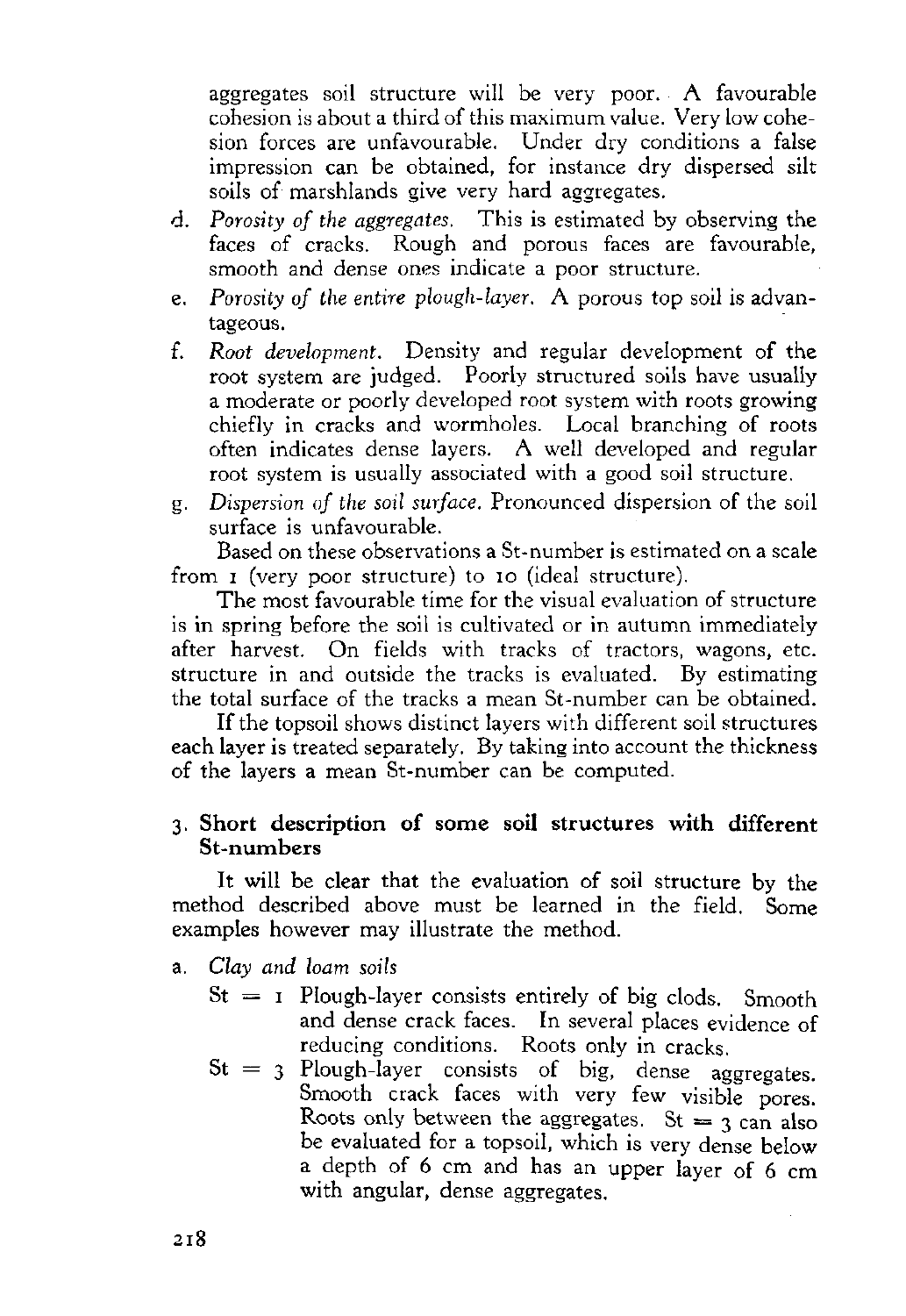- $St = 5$  Frequently there are two layers; a toplayer,  $\frac{1}{2}$  to 8 cm thick, with small, rather porous aggregates (nearly crumbs) and a rather dense lower part of the ploughlayer. It is also possible that the entire topsoil consists of big, somewhat porous aggregates, with rather smooth crack faces.
- $St = 7$  The greater part of the plough-layer consists of porous crumbs, which are partly combined into porous aggregates. Occasionally more dense clods are found.
- $St = 9$  The entire plough-layer consists of nice, porous crumbs. Very few dense aggregates.
- b. *Sandy soils* 
	- $St = r$  Single-grained structure. No cohesion of the soil particles. May occur on sandy soils poor in humus.
	- $St = 3$  Very little cohesion of the soil particles. Therefore only a few aggregates and these have a very low stability. Often a loose top layer of any cm lies on the collapsed and compacted lower layer of the top soil.
	- $St = 5$  Cohesion of the soil particles is slight. Often the plough-layer consists of a top horizon of 7 to 8 cm depth with moderate aggregation and a collapsed, dense lower layer. On sandy soils rich in humus  $St = 5$  may occur if the entire topsoil consists of big and rather dense aggregates.
	- $St = 7$  Almost the entire plough-layer consists of porous and rather stable crumbs. Occasional dense aggregates.
	- $St = 9$  The entire ploughing layer consists of stable, porous crumbs and very few dense aggregates.

# **4. Results**

Twelve years' experience with the method described above in soil structure research and regional investigations on soil fertility at the Institute for Soil Fertility, Groningen, (Netherlands) has demonstrated its value  $(2, 3, 5)$ . It appeared that relationships could be found between the St-number on the one hand and measured aspects of structure (e.g. aggregate size, air content, consistency (1)) as well as crop yields, on the other. When yields were related to soil structure in regional investigations better results were obtained by using St-numbers than by using aggregation indices, due to the strong correlation between the latter and clay content.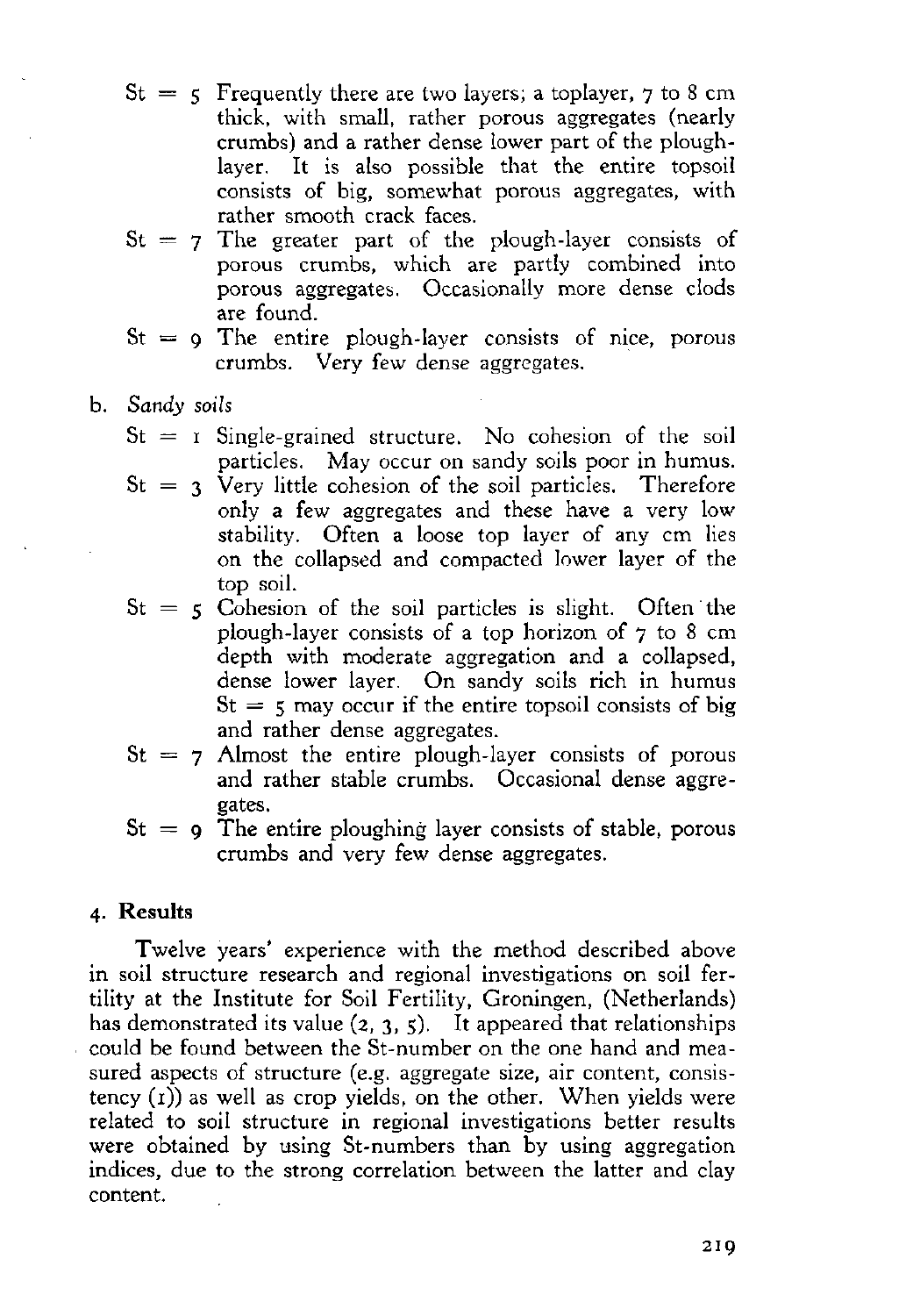Summarizing it can be concluded that visual evaluation of soil structure as described in this paper is suitable for quantitatively characterizing the structure of arable soil, especially if a great number of determinations is required. It is also possible by a similar method to evaluate soil structure of grassland. As on grassland however structure is better characterized by the porosity of the soil than by the aggregation obtained when the soil is broken up, attention must be given principally to a visual evaluation of porosity.

### **LITERATURE**

- 1. BOEKEL,  $P. -$ , Evaluation of the structure of clay soils by means of consistency measurements". *Symposium on soil structure,* Gent, 1958.
- 2. FERRARI, Th. J. "Stikstofbemesting en bodemfactoren". *Landbouwkundig Tijdschr.* 61 (1949), 111-120.
- 3. FERRARI, Th. J. "Een onderzoek over de stroomruggronden van de Bommelerwaard met als proefgewas de aardappel". *Versl. Landb. Ond.* **58.1** (1952), 1-132.
- 4. FERWERDA, J. D. "Over de werking van stalmest op bouwland II". Versl. *Landb. Ond.* **57.16** (1951), 1-75.
- 5. KUIPERS, H. "Een streekonderzoek, gericht op de factoren bodemstructuur en stikstofbemesting". *Versl. Landb. Ond.* **61.9** (1955), 1-79.

### **SAMENVATTING**

#### **Een visuele methode voor de waardebepaling van de bodemstructuur**

Bodemstructuur als fysische factor voor de vruchtbaarheid vraagt een kwantitatieve omschrijving. Het begrip bodemstructuur is echter veelzijdig en kan slechts door een reeks van verschillende parameters bepaald worden. Daarbij komt nog, dat in het veld de bodemstructuur in een richting, evenwijdig met het oppervlak, zeer heterogeen is. Het gevolg is dat per veld een groot aantal metingen nodig is voor de waardebepaling van de bodemstructuur.

Ook neemt het aantal te onderzoeken velden sterk toe, wanneer, zoals het in kleiarme gronden dikwijls het geval is, het niet mogelijk is een structuurproefveld aan te leggen.

Daarom moeten de veldmethoden voor de waardebepaling van de bodemstructuur eenvoudig, snel en aangepast zijn aan routinewerk. Verschillende jaren ervaring hebben ons geleerd een visuele methode op te stellen steunende op de grootte, vorm en porositeit van de aggregaten, de aaneenkitting van de gronddeeltjes, de porositeit van de bovenste grondlaag, de wortelontwikkeling en het toeslibben van de bodemoppervlakte. Volgens deze criteria kan de waarde van de structuur uitgedrukt worden in een schaal gaande van 1 tot 10, die aanwendbaar is in het onderzoeken van de vruchtbaarheid van landbouwgronden.